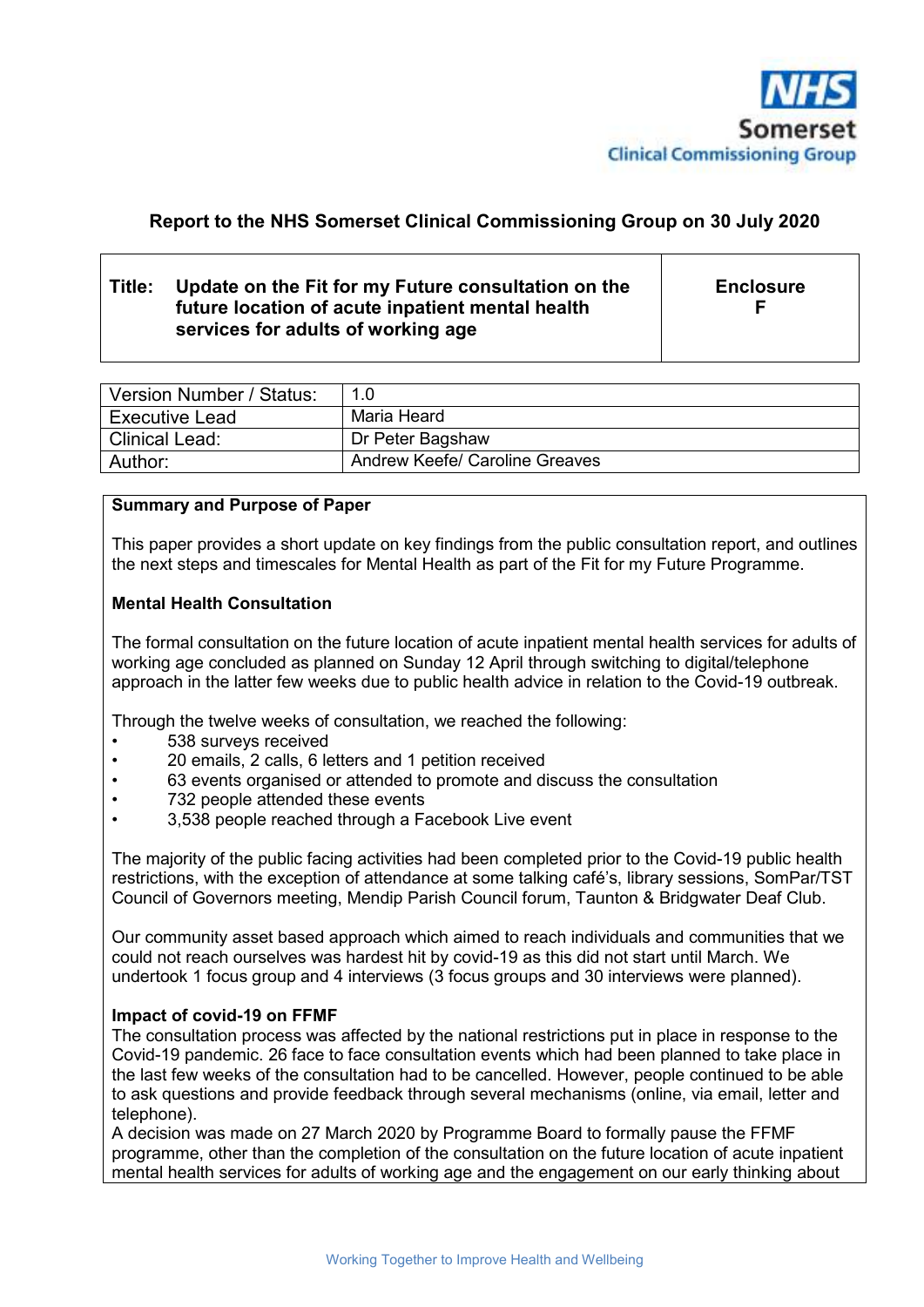future community health and care services for the people of Somerset by digital methods, and the external review of the feedback by Participate as outlined in this report.

The role of Participate Ltd within the consultation was to receive all feedback, analyse it and conduct an independent analysis of the consultation feedback which was completed on 25 May 2020.

The consultation demonstrated significant divergence of views depending on where people lived. The majority of responses (52%) to the survey were opposed to the proposed change, while 37% were in favour.

However, it is important to note that these overall figures are significantly affected by the higher response rate in the three localities closest to Wells (Central Mendip, West Mendip and North Sedgemoor).

- These localities constitute around 21% of the Somerset population, but produced 44% of the responses. The remaining Somerset localities account for 79% of the Somerset population, but only produced 56% of the responses. This may reflect the strength of local feeling in the areas closest to Wells.
- In the three localities closest to Wells the proposals were strongly opposed with 75% of survey responses disagreeing with the proposal to relocate the Wells unit to Yeovil, and only 16% agreeing with them. This is mirrored by the feedback throughout meetings and in other correspondence.
- In the other localities accounting for the remaining Somerset population, the majority of the survey responses were in favour of the proposal with 54% of responses being in favour and 33% against.

## **Key Themes from Feedback - For and Against the Proposal**

Main Reasons People Gave for Opposing the Proposal

- The rural geography of the area surrounding the Wells site was stated as being a particular challenge in terms of travel if inpatient beds were relocated to Yeovil. The increased travel time, lack of public transport, and additional cost of travel were the main reasons the majority of respondents opposed the proposals. In addition, the overall feeling was that the proposals would result in a general downgrading of mental health service provision for the area.
- It was suggested, the additional travel times to get to Yeovil would cause additional stress to patients and carers and could in turn decrease the frequency of people visiting patients, which it was felt could have an adverse effect on patient's recovery.
- Some people also predicted the additional travel could deter staff from moving from St Andrews Ward, Wells to Yeovil, which drew concerns about experienced and valued staff being lost.
- The perceived cost of using public transport to access the relocated services was felt to be prohibitive for some, especially low-income households, elderly and/or disabled people. Suggestions were made to alleviate the issue of cost and accessibility, but they remained a prominent theme in relation to the impact the proposal would have on these particular groups of people.
- Perceived loss/downgrading of mental health and other related services within the surrounding area of Wells was noted as another reason people opposed the proposal e.g. the day centre at St Andrews Ward, Wells for people with Alzheimer's Disease.
- One of the key points made in opposition to the proposal made in a petition organised by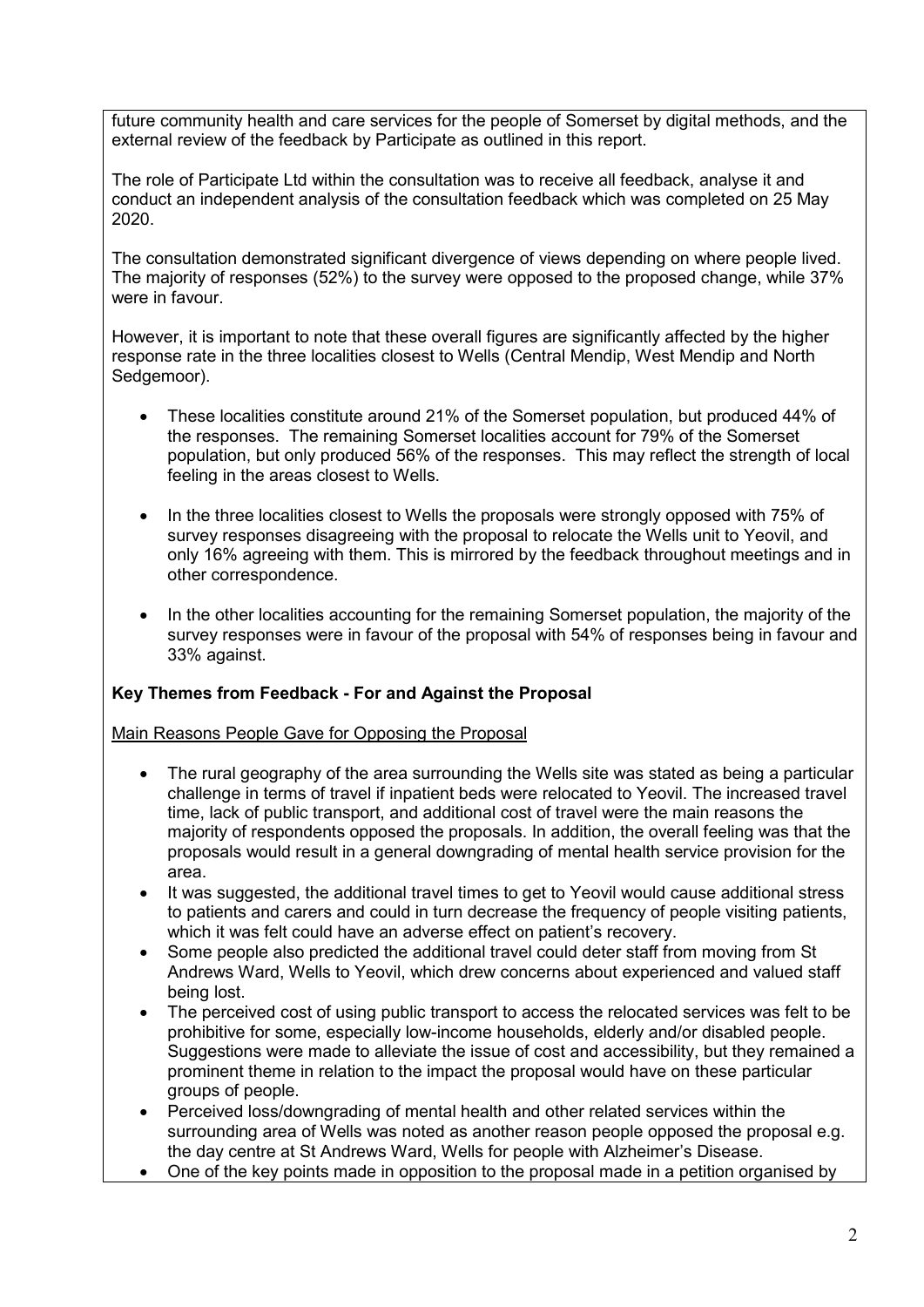the Somerset Constituency Labour Party, which gained 382 signatures, was that the small number of patients who need to be referred to A&E did not outweigh the concerns about the loss of St Andrews Ward, Wells, and the difficulty patients and their families would encounter to travel to the proposed relocated sites, particularly by public transport.

- The petition questioned the need to relocate services to Yeovil because of the lack of A&E support, suggesting all Wells residents have to travel to access emergency care anyway. They proposed developing a case for a new hospital to be built in mid-Somerset to address this need.
- Concerns about the relocation of services were mirrored to some extent by a third of survey respondents, who did not believe the proposal delivered quality healthcare for people in and around Wells.

## Main Reasons People Gave for Supporting the Proposal

40% of survey respondents agreed that the risk associated with staying the same is too great, however, most lived furthest away from the St Andrews Ward, Wells. The main reasons for agreement with the proposals focused primarily on the service improvement for staff and patients outlined in the consultation document.

- People residing outside of the immediate Wells area were more likely to have concerns for safety for staff and patients at the smaller site at Wells, and agreed that there is a need to offer 24/7 medical cover and support
- NHS staff, clinicians and other stakeholders were more broadly in favour to reconfigure the services including moving beds from Wells to Yeovil, than service users, carers and members of the public. Findings from the survey were mirrored by comments during the group meetings and from some of the official responses from professional bodies.
- NHS staff and clinicians were less concerned about the travel impacts for them in terms of travelling to Yeovil instead of Wells.
- A fifth of respondents living in the areas around Wells agreed that there is a lack of A&E provision overall for residents, as well as for mental health patients. However, they highlighted that there had not been many incidents of mental health patients needing an emergency department.
- It was suggested that managing learning disabilities and providing adequate support would be easier across two sites.
- Some organisational responses outlined the emphasis on the development of community mental health services, and implied this supported the proposed changes e.g. promoting prevention and early intervention, single point of access, crisis cafés and voluntary sector support for self-directed care.

# Suggestions for Amending/Enhancing the Proposal

The main suggestions provided for amending the proposals came from the petition, with an alternative solution being suggested. Other options for enhancing the proposals included travel and transport additions, considering step down services and privacy.

- The Somerset Constituency Labour Party petition, which received 382 signatures, stated a preference to retain the St Andrews Ward at Wells, with increased funding for safer staffing levels, whilst also investing in additional capacity at Yeovil to meet future demand. The argument was based on the desire to ensure services were accessible and local to meet the needs of people living in and around Wells.
- Part or fully subsidised travel and parking as well as dedicated transport services was suggested, specifically for low income families, older people and those with a disability. The emphasis being to support those who would need to travel further due to the proposed changes.
- It was noted that the St Andrews Ward, Wells, is a familiar setting for patients and carers/family members with a friendly 'family atmosphere' created by staff in a smaller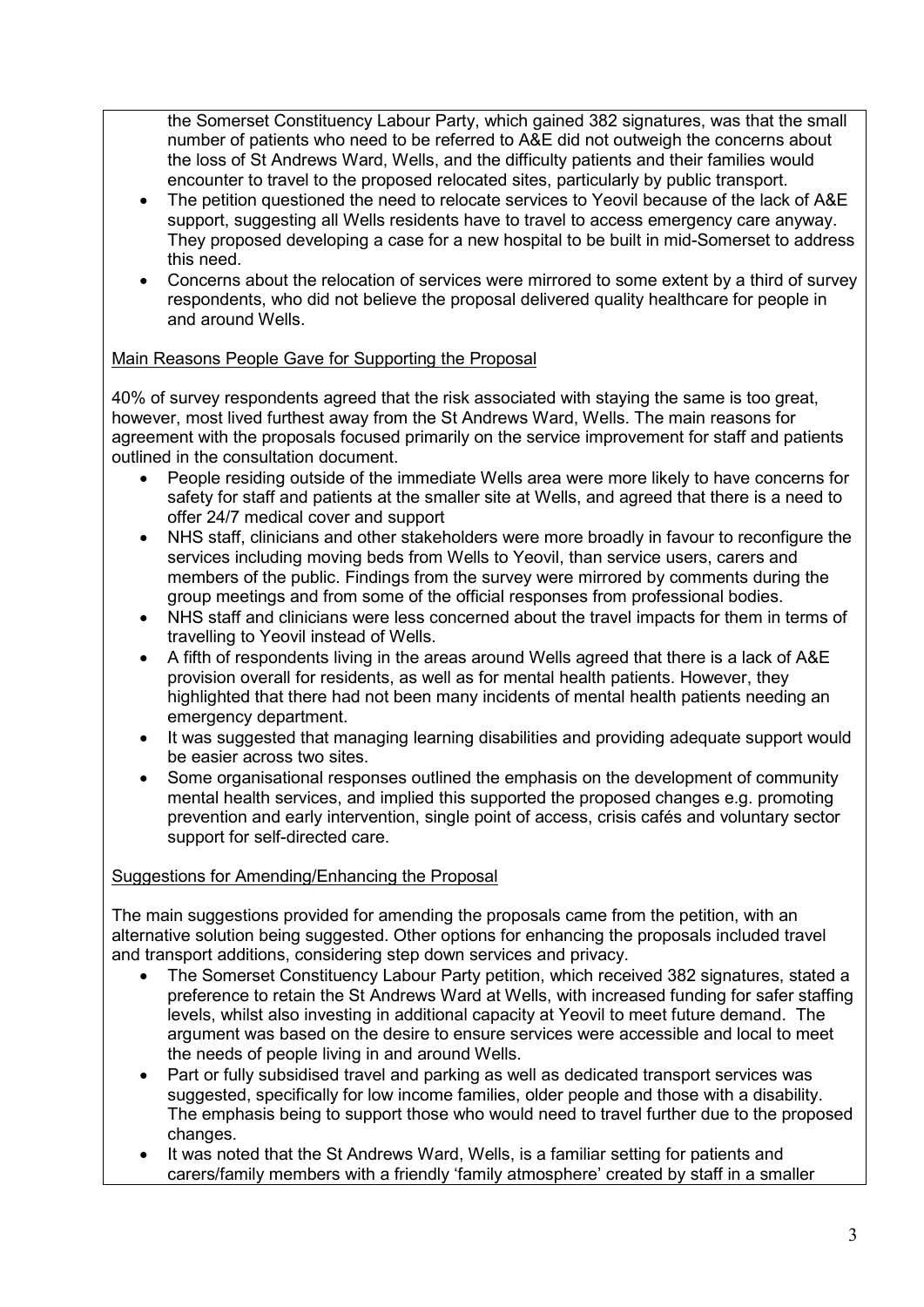setting. It was stated that if, when patients are allowed to go out of the unit, they feel their immediate environment is familiar it makes it easier for them to step down or discharge. Some people suggested retaining the St Andrews Ward, Wells, as a crisis café or a stepdown service.

 Some people suggested ensuring any new services include enhanced privacy by having male and female wards.

## Other Issues People Suggested were Important

Other important issues suggested during the consultation centred around the need to improve services by increasing the use of multi-agency working and improving communications between teams.

- A key theme from the groups and meetings highlighted that the self-referral system doesn't work in a lot of cases as many patients don't recognise that they are ill or are having an episode, and people gave examples of how they or their family members 'had fallen through the cracks in the system'. It was felt that early detection of mental health conditions was crucial. Suggestions included; having a strong Community Mental Health Team, and an overall multi-agency approach involving GPs, police, local authorities, social workers, schools and other health professionals.
- A multi-agency holistic approach was also considered important for supporting discharge and reducing the need for re-admission.
- Maintaining links with the Community Mental Health Team and ensuring teams across the localities work closely together, was highlighted by NHS staff and clinicians as an important factor.
- There were statements made that people 'get lost in the system', especially when transitioning from child to adult services. It was felt that this was less likely to happen in a smaller setting that was more familiar i.e. the St Andrews Ward, Wells. Increasing support for people when moving between services was seen as vital to decrease crisis incidents and suicide attempts, which would mean improving communication between all agencies especially the ward, community health services and CAMHS.
- It was felt that suitable and appropriate communication and support for communities where English is not their first language (e.g. Timorese) and for people with learning disabilities, was needed to explain how the new services work.

## Feedback on the Consultation

There were some accusations that the consultation materials were biased towards the preferred option and the decision to move services had already been made. Some respondents from the groups and meetings wanted to see further detail on the proposed changes so they could better understand the implications. Others also felt it would be important to review what has been achieved elsewhere and apply the findings to the feedback received from this consultation to ensure that the true impacts of any changes are understood, and that there is scope for influence in the decision-making process.

## **Next steps and Timescales**

To follow up on the report findings a number of actions are being undertaken:-

- Consideration given to the feedback from the consultation and the impact this has on the proposal we took to the public during the consultation
- Exploring a digital platform (due to COVID19 restrictions) to deliver Participate's independent consultation review report to the public
- Setting up a travel sub group to meet early in August to explore and identify options to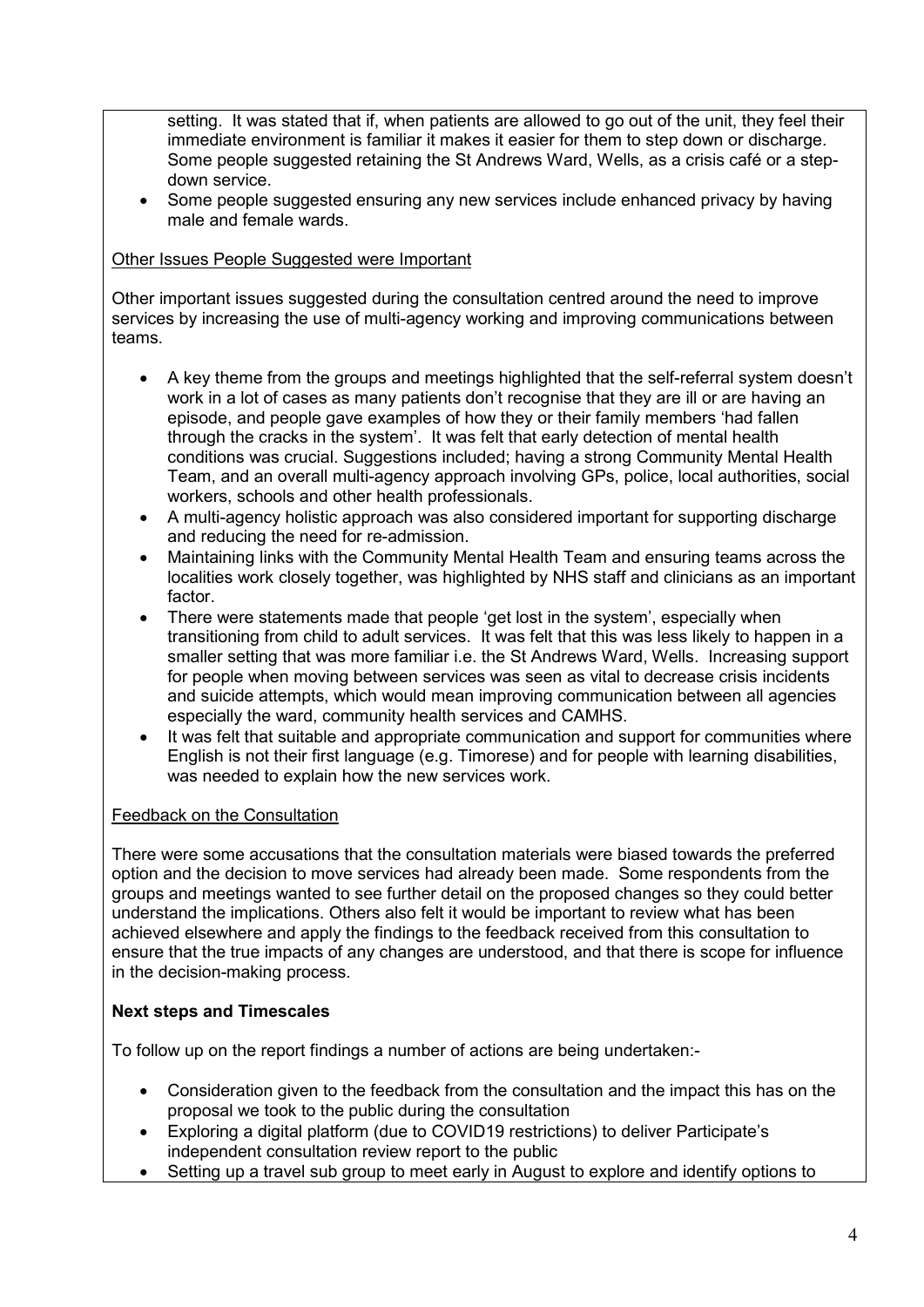mitigate the travel issues raised through the consultation.

 Working with partners in Somerset NHS Foundation Trust to confirm final capital expenditure and ownership of implementation Review and approval of the DMBC with clinical lead and members of the Mental Health & Learning Disability Programme Board.

We are expecting to bring a Decision Making Business Case (DMBC) to the Governing Body in September, although acknowledging we may experience some further impact of Covid-19. The timeline below sets out the expected timeline which we are currently working to.

| Date               | <b>Meeting/Action</b>                                                | <b>Purpose</b>                                                                                                                                                                                                |  |  |
|--------------------|----------------------------------------------------------------------|---------------------------------------------------------------------------------------------------------------------------------------------------------------------------------------------------------------|--|--|
| $June -$<br>August | Review of<br>consultation<br>feedback                                | Consider feedback from consultation and understand the implications<br>on the consultation proposal                                                                                                           |  |  |
| 21/07/20           | <b>MHLD Cell</b>                                                     | Reviews participate report and makes rec to FFMF Programme Board                                                                                                                                              |  |  |
| 30/7/20            | Governing Body<br>Meeting                                            | Update on programme<br>Share key headlines from the Participate report                                                                                                                                        |  |  |
| 28/7/20            | <b>FFMF</b><br>Programme<br><b>Board</b>                             | Draft participate report and our summary of our response (DMBC<br>section). Is the report fit for purpose to share with the public<br>Next steps - travel task and finish group<br>Update on DMBC<br>Timeline |  |  |
| August             | Public meeting                                                       | Share Participate report, next steps and decision making process                                                                                                                                              |  |  |
| August             | Travel subgroup                                                      | Consider feedback and make recommendations                                                                                                                                                                    |  |  |
| 10/08/20           | <b>Mental Health</b><br>and Learning<br><b>Disabilities</b><br>Board | Review of draft Decision Making Business case and recommendation<br>to FFMF Programme Board                                                                                                                   |  |  |
| 14/08/20           | <b>FFMF</b><br>Programme<br><b>Board</b>                             | Review and sign off of draft Decision Making Business Case                                                                                                                                                    |  |  |
| 09/09/20           | Somerset Health<br>overview and<br><b>Scrutiny Meeting</b>           | Presentation of the Participate independent report on the consultation<br>feedback. Ensuring that Scrutiny feedback is taken into account by<br>the CCG Governing Body                                        |  |  |
| 24/09/20           | Governing Body<br><b>Recommendations and next steps</b>              | Consideration and approval of Decision Making Business Case<br>(DMBC)                                                                                                                                         |  |  |

The Governing Body is being asked to note the content of this report and to endorse the approval process shown in the timeline to continue with Mental Health part of the Fit for my Future programme.